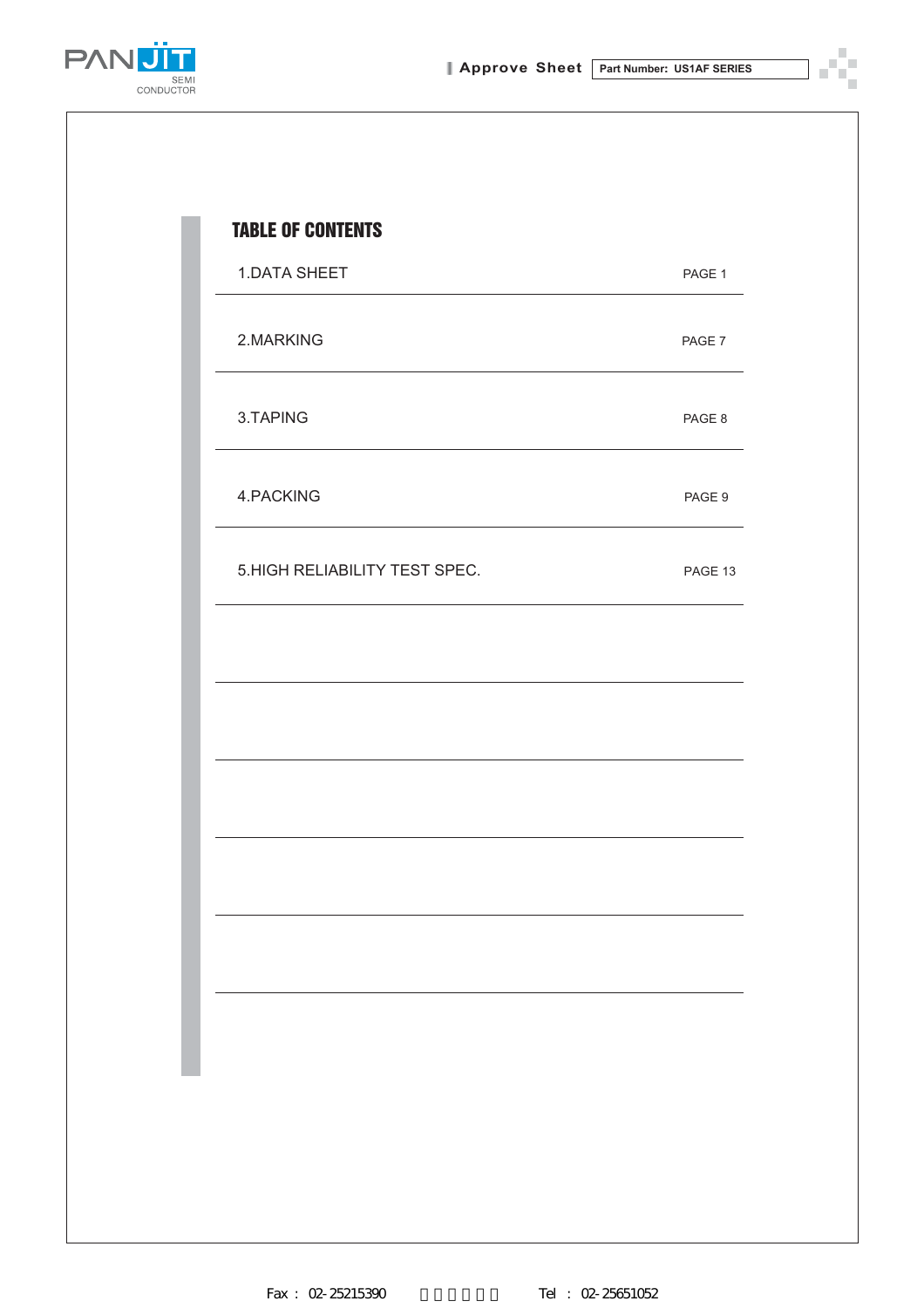



#### **MAXIMUM RATINGS AND ELECTRICAL CHARACTERISTICS (TA=25<sup>o</sup>C unless otherwise noted)**

| <b>PARAMETER</b>                                                                                     | <b>SYMBOL</b>                                                                            | US1AF     | US1BF | <b>US1DF</b>    | US1GF | US1JF            | <b>UNITS</b> |
|------------------------------------------------------------------------------------------------------|------------------------------------------------------------------------------------------|-----------|-------|-----------------|-------|------------------|--------------|
| Recurrent Peak Reverse Voltage                                                                       | $V_{\text{RRM}}$                                                                         | 50        | 100   | 200             | 400   | 600              | $\vee$       |
| RMS Voltage                                                                                          | $V_{RMS}$                                                                                | 35        | 70    | 140             | 280   | 420              | V            |
| DC Blocking Voltage                                                                                  | $V_{R}$                                                                                  | 50        | 100   | 200             | 400   | 600              | $\vee$       |
| Average Forward Current                                                                              | F(AV)                                                                                    |           |       | 1               |       |                  | A            |
| Peak Forward Surge Current : 8.3ms single half sine-wave<br>superimposed on rated load(JEDEC method) | $I_{FSM}$                                                                                |           |       | 30              |       |                  | A            |
| Forward Voltage at 1.0A                                                                              | $V_F$                                                                                    |           | 1.0   |                 | 1.4   | 1.7              | $\vee$       |
| DC Reverse Current at Rated<br>$T = 25^{\circ}C$<br>DC Blocking Voltage                              | $\mathsf{I}_{\mathsf{R}}$                                                                |           |       | 1.0             |       |                  | μA           |
| Typical Junction capacitance<br>$V_R = 4V$ , f=1 MHz                                                 | $\mathbf{C}_{1}$                                                                         |           | 20    |                 | 15    | 10               | pF           |
| Typical Thermal Resistance, Junction to Lead (Note 1)<br>Junction to Ambient (Note 2)                | $\mathsf{R}_{\scriptscriptstyle\theta\mathsf{JL}}$<br>$R_{\scriptscriptstyle{\theta}$ JA | 19<br>150 |       |                 |       | $^{\circ}$ C / W |              |
| Reverse Recovery Time $(I_e=0.5A, I_o=1.0A, I_e=0.25A)$                                              | $T_{\rm nr}$                                                                             |           |       | 50              |       | 100              | ns           |
| Operating Junction Temperature and Storage Temperature Range                                         | $T_{J}$ , $T_{STG}$                                                                      |           |       | $-55$ to $+150$ |       |                  | $^{\circ}$ C |

NOTES : 1. Mounted on an FR4 PCB, single-sided copper, with  $48 \text{cm}^2$  copper pad area

2. Mounted on an FR4 PCB, single-sided copper, mini pad.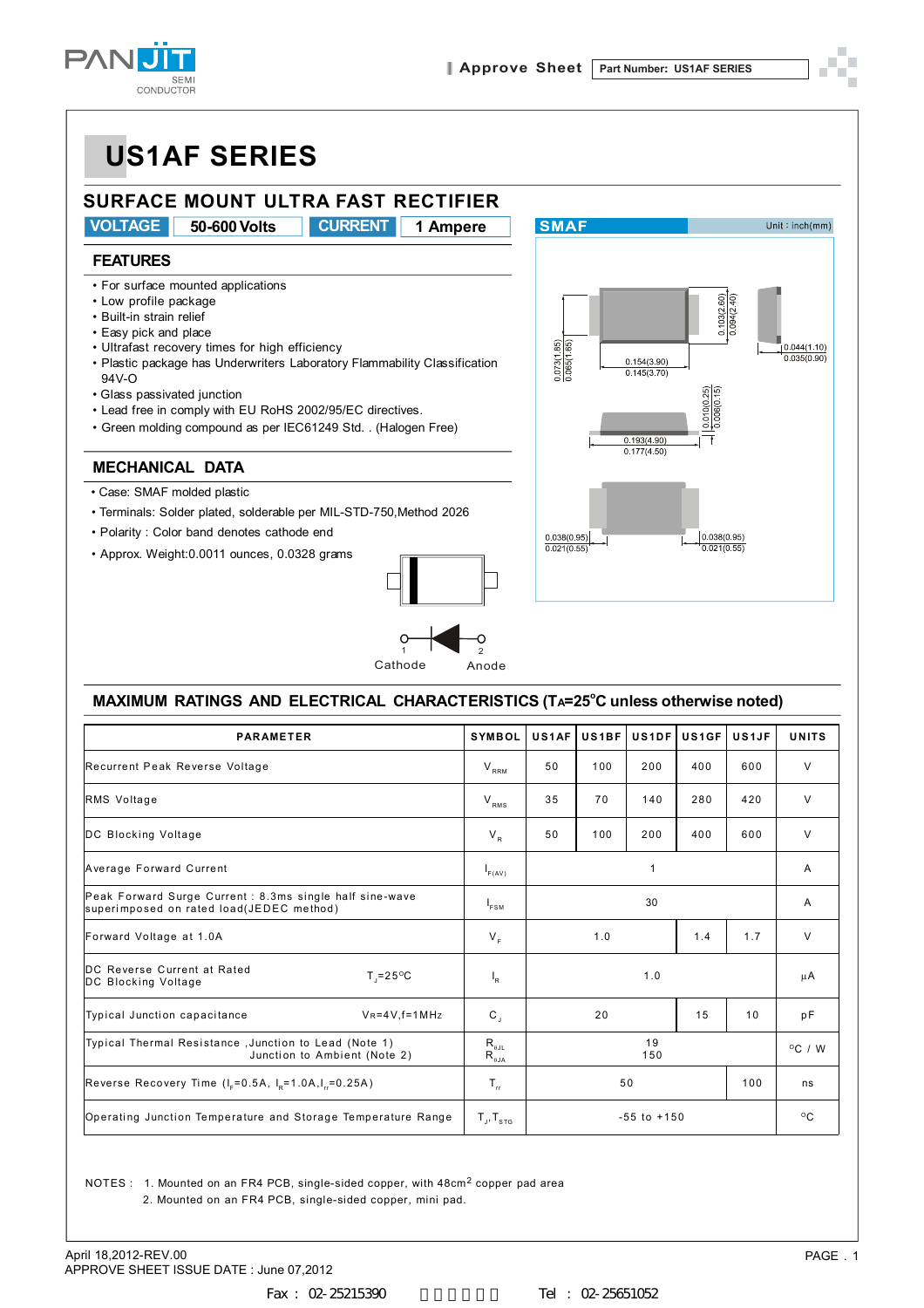

#### <sup>R</sup>**ATING AND CHARACTERISTIC CURVES**



#### **Fig.1 Forward Current Derating Curve**



#### **Fig.3 Typical Reverse Characteristics**





**Fig.2 Typical Junction Capacitance**



#### **Fig.4 Typical Reverse Characteristics**



April 18,2012-REV.00 PAGE . 2 APPROVE SHEET ISSUE DATE : June 07,2012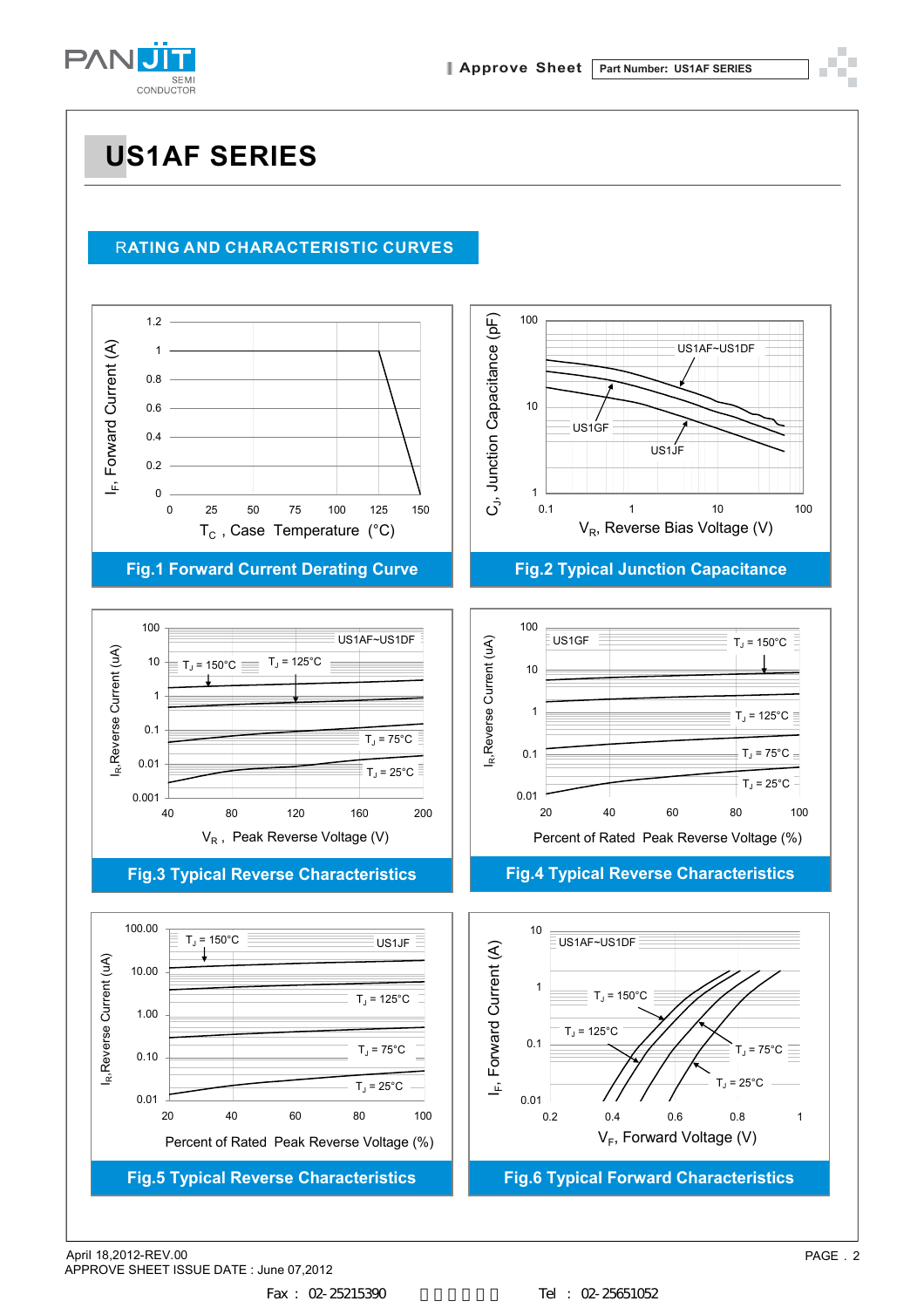



#### <sup>R</sup>**ATING AND CHARACTERISTIC CURVES**

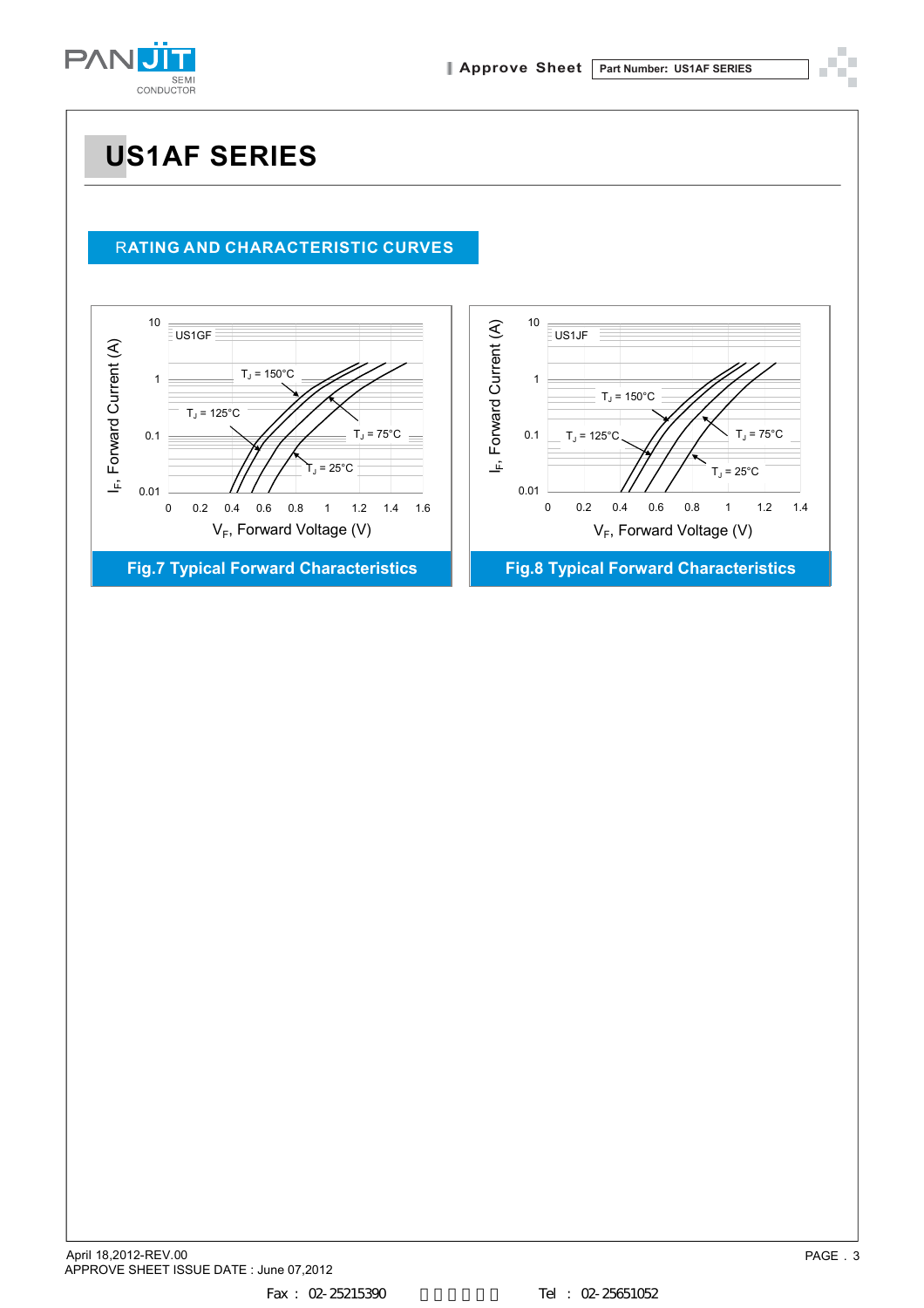

#### **MOUNTING PAD LAYOUT**



#### **ORDER INFORMATION**

• Packing information

 T/R - 10K per 13" plastic Reel T/R - 3K per 7" plastic Reel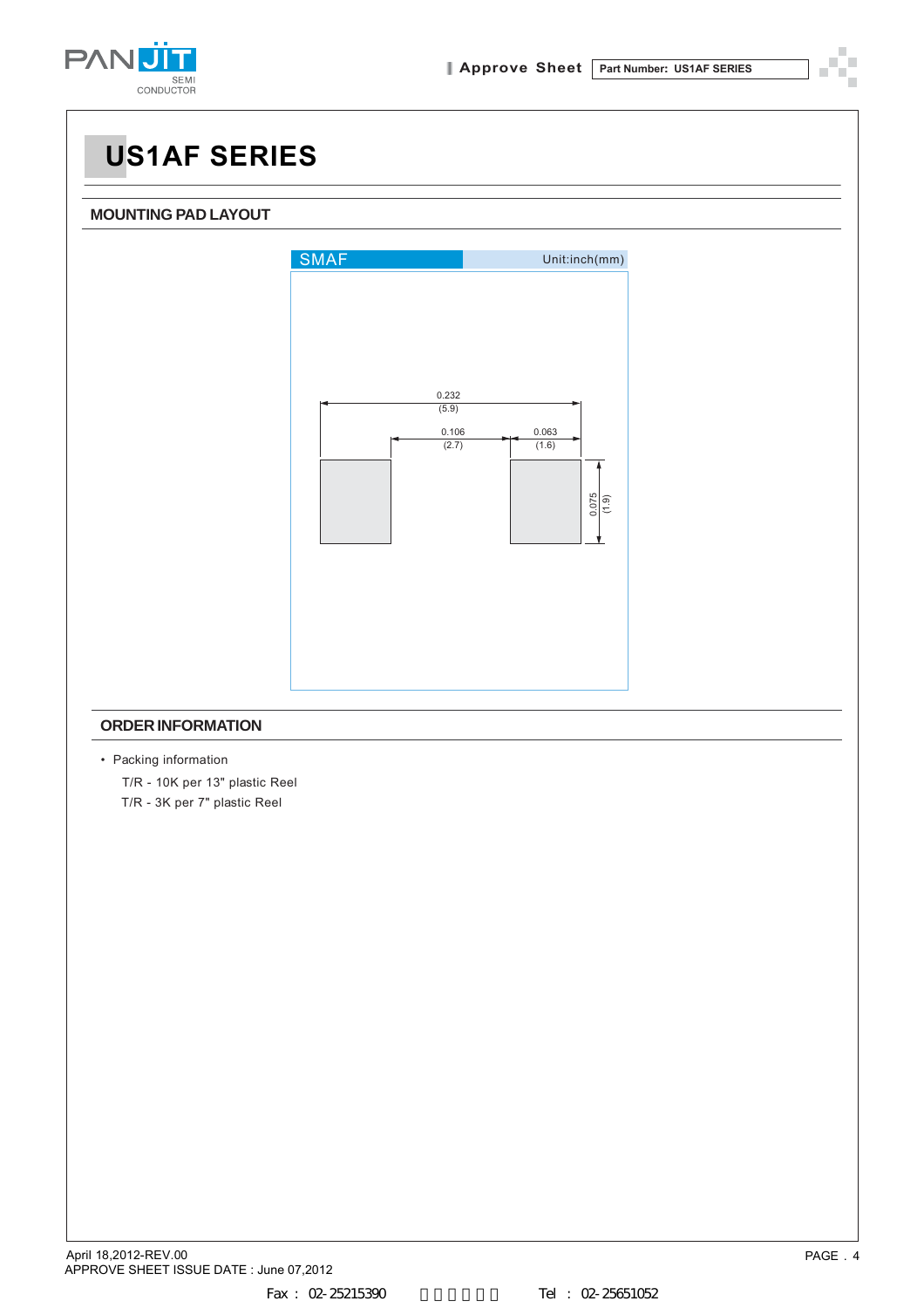



### **Part No\_packing code\_Version**

US1AF\_R1\_00001 US1AF\_R2\_00001

### **For example :**

### **RB500V-40\_R2\_00001**



|                                                |                      | <b>Version Code XXXXX</b>                  |                           |                                                      |   |                             |
|------------------------------------------------|----------------------|--------------------------------------------|---------------------------|------------------------------------------------------|---|-----------------------------|
| <b>Packing type</b>                            | 1 <sup>st</sup> Code | Packing size code                          |                           | 2 <sup>nd</sup> Code HF or RoHS 1 <sup>st</sup> Code |   | $2nd$ ~5 <sup>th</sup> Code |
| <b>Tape and Ammunition Box</b><br>(T/B)        | A                    | N/A                                        | 0                         | <b>HF</b>                                            | 0 | serial number               |
| <b>Tape and Reel</b><br>(T/R)                  | R                    | 7"                                         | 1                         | <b>RoHS</b>                                          | 1 | serial number               |
| <b>Bulk Packing</b><br>(B/P)                   | В                    | 13"                                        | $\mathbf 2$               |                                                      |   |                             |
| <b>Tube Packing</b><br>(T/P)                   | т                    | 26 <sub>mm</sub>                           | $\boldsymbol{\mathsf{x}}$ |                                                      |   |                             |
| <b>Tape and Reel (Right Oriented)</b><br>(TRR) | S                    | 52 <sub>mm</sub>                           | Υ                         |                                                      |   |                             |
| <b>Tape and Reel (Left Oriented)</b><br>(TRL)  |                      | <b>PANASERT T/B CATHODE UP</b><br>(PBCU)   | u                         |                                                      |   |                             |
| <b>FORMING</b>                                 | F                    | <b>PANASERT T/B CATHODE DOWN</b><br>(PBCD) | D                         |                                                      |   |                             |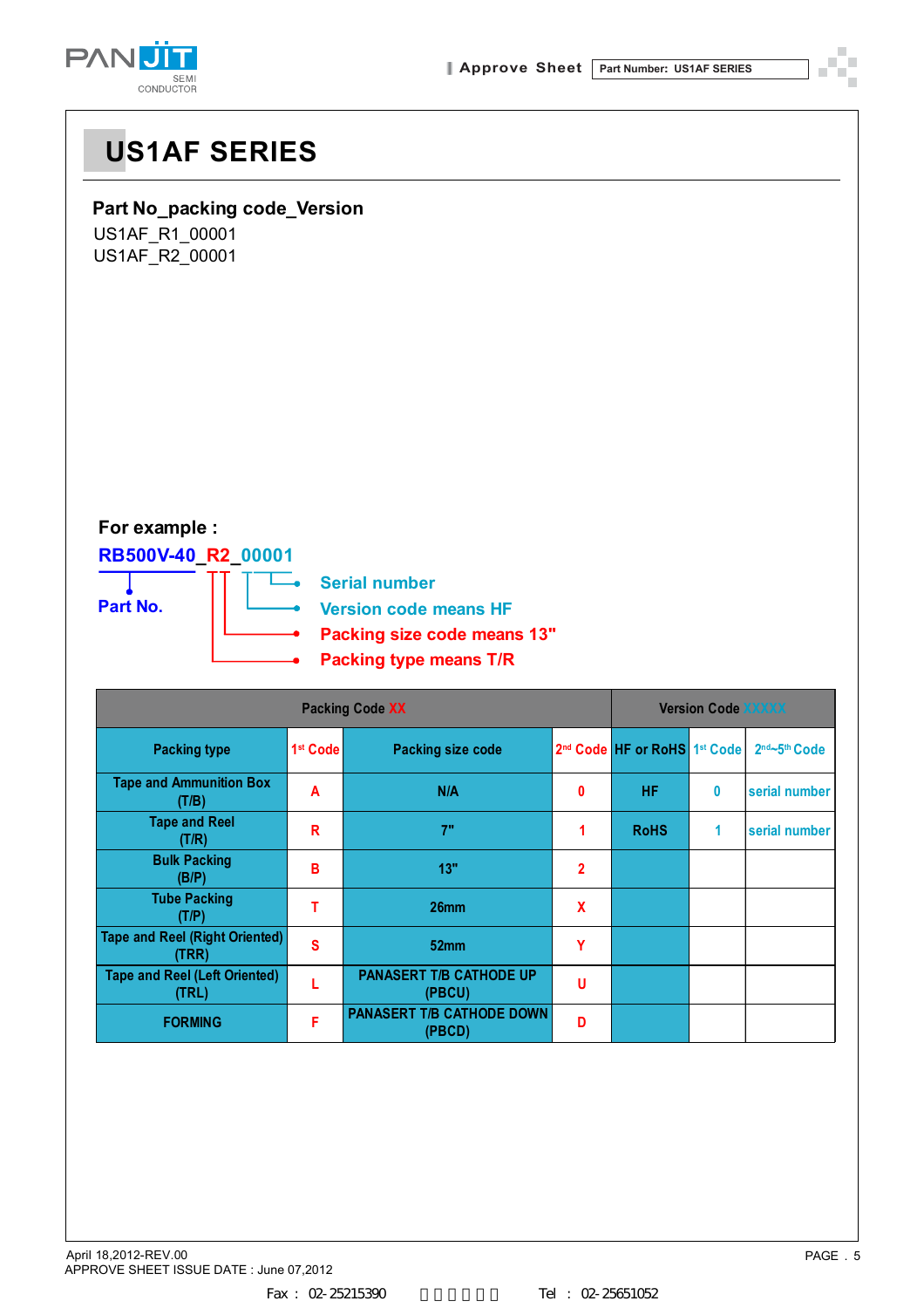

### Disclaimer

- Reproducing and modifying information of the document is prohibited without permission from Panjit International Inc..
- Panjit International Inc. reserves the rights to make changes of the content herein the document anytime without notification. Please refer to our website for the latest document.
- Panjit International Inc. disclaims any and all liability arising out of the application or use of any product including damages incidentally and consequentially occurred.
- Panjit International Inc. does not assume any and all implied warranties, including warranties of fitness for particular purpose, non-infringement and merchantability.
- Applications shown on the herein document are examples of standard use and operation. Customers are responsible in comprehending the suitable use in particular applications. Panjit International Inc. makes no representation or warranty that such applications will be suitable for the specified use without further testing or modification.
- The products shown herein are not designed and authorized for equipments requiring high level of reliability or relating to human life and for any applications concerning life-saving or life-sustaining, such as medical instruments, transportation equipment, aerospace machinery et cetera. Customers using or selling these products for use in such applications do so at their own risk and agree to fully indemnify Panjit International Inc. for any damages resulting from such improper use or sale.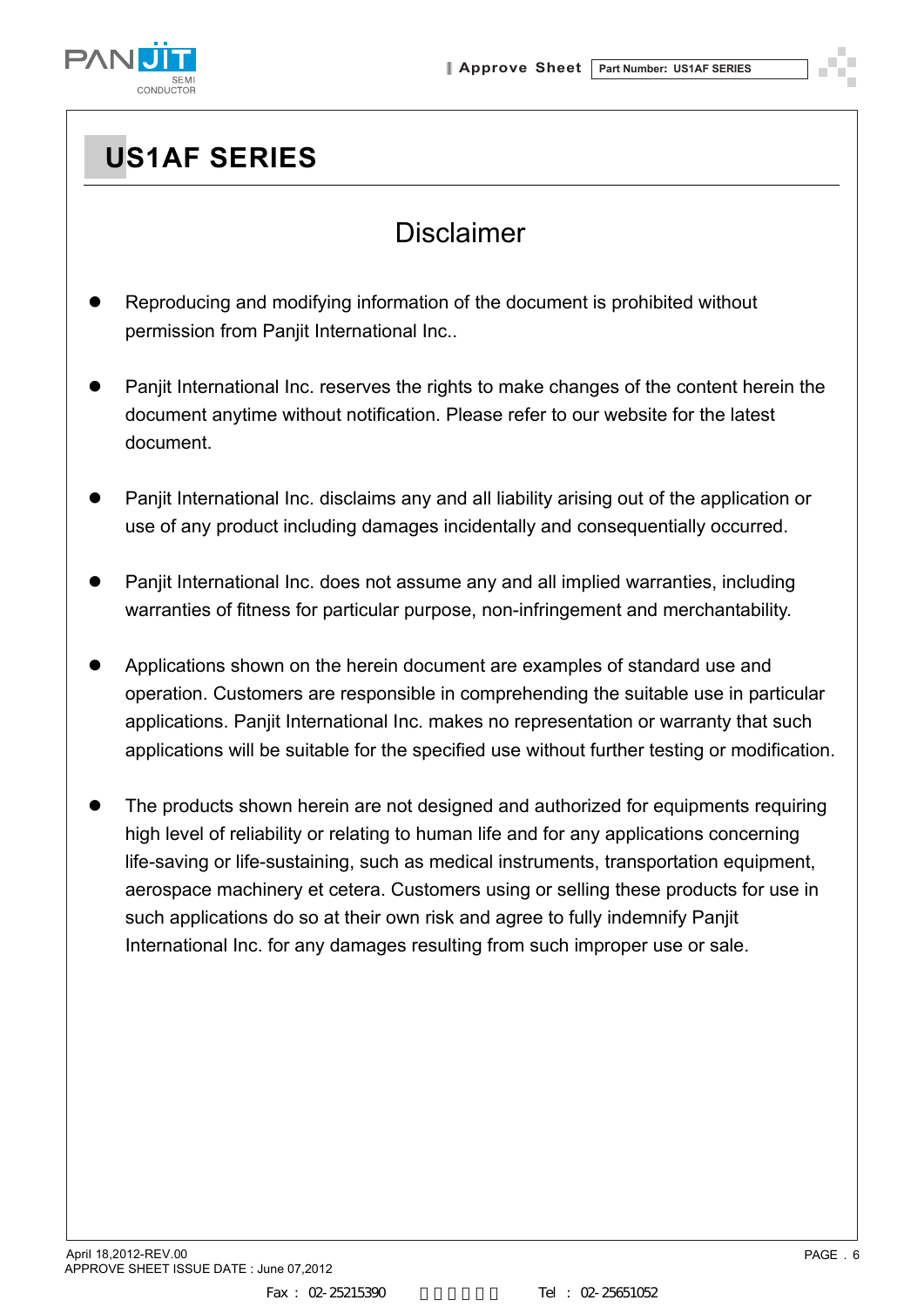

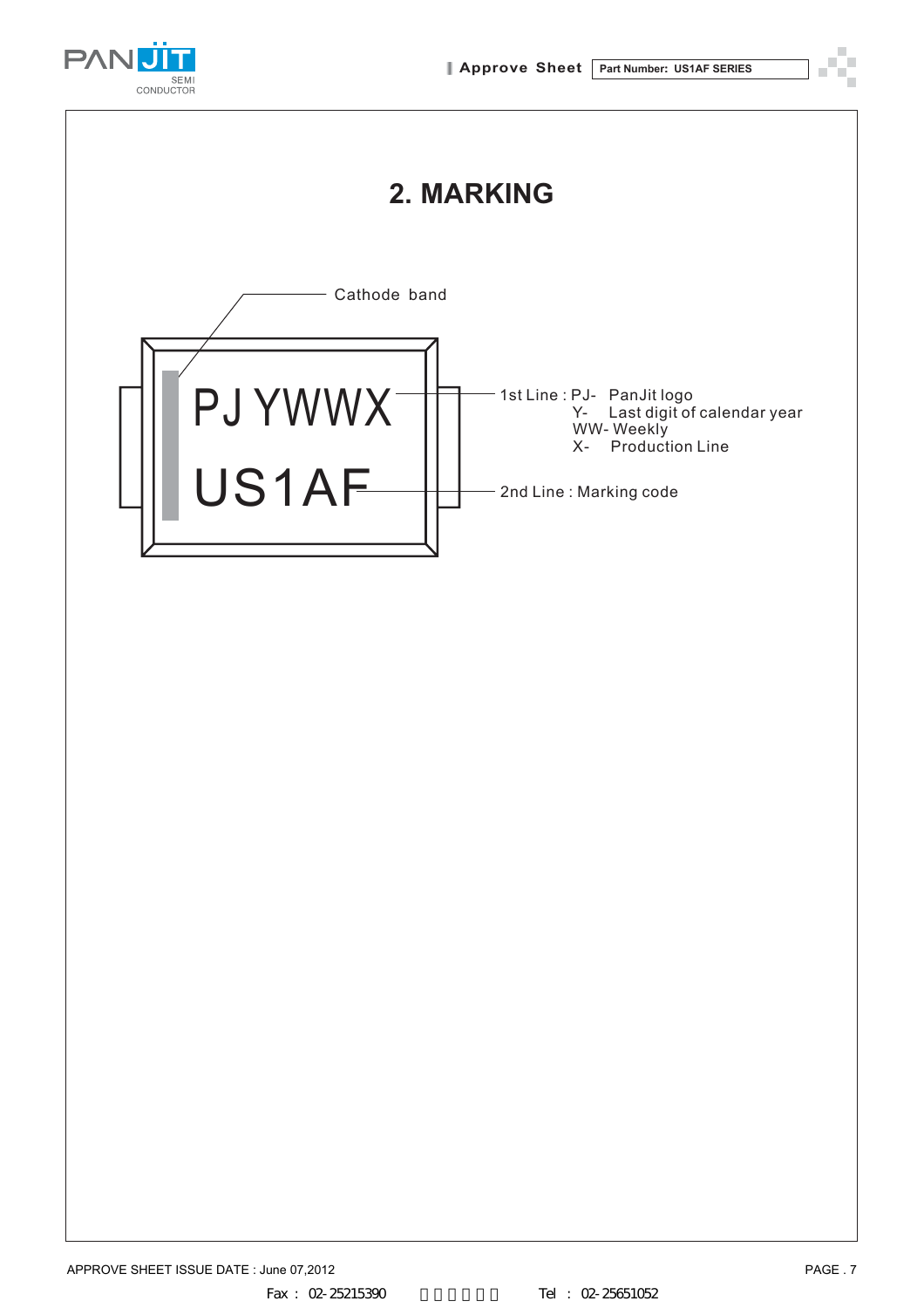

| <b>3. TAPING</b>                                                                                                                                                                                                              |
|-------------------------------------------------------------------------------------------------------------------------------------------------------------------------------------------------------------------------------|
| Top covery tape thickness(t1)<br>$0.10(.004)$ max. Thick<br>$\frac{21}{21}$ $2$<br>$- - -$<br>$^{\circ}$ 。<br>$\circ$<br>$\circ$<br>$\overline{\circ}$<br>$\mathsf D$<br>Embossed carrier tape<br>$- W1 $<br>Embossed cavity- |
| Do<br>P2<br>Po<br>피<br>⋤<br>$+$<br>$\mathbf{u}$<br>$\gtrsim$<br>$\overline{\phantom{0}}$<br>$\ddot{\Phi}$<br>$\overset{\rightharpoonup}{\div}$<br>$\bullet$<br>市<br>C<br>n<br>D <sub>1</sub><br>P <sub>1</sub>                |
| SYMBOL<br>mm (inch)                                                                                                                                                                                                           |
| HMD9G419 - 38"\$\$fD.(+&Ł                                                                                                                                                                                                     |
| 8\$<br>$\%$ ) \$ - \$"%\$f\$"\$) - - \$"\$\$&L                                                                                                                                                                                |
| 8%<br>$\%$ \$\$ - \$"\$) f\$"\$' - - \$"\$\$&L                                                                                                                                                                                |
| 9<br>$%+$ ) - \$"%\$f\$"\$*- - \$"\$\$(Ł                                                                                                                                                                                      |
|                                                                                                                                                                                                                               |

#### NOTE:

1.There shall be leader of 230 mm minimum which may consist of carrier and or cover tape follower by a minimum of 160 mm of carrier tape sealed with cover tape.

2.There shall be minimum of 160 mm of empty component pockets sealed with cover tape.

3.Devices are packed in accordance with EIA standard EIA-481-A and specifications given above.

3R   $D\%$  ("\$\$ - \$"\\$f\$"\%) + - \$"\$\$( \L D&  $8!$ \$\$ - \$"\$) f\$"\$\$- - \$"\$\$&L

: ' 

 :aPD[PXPa ' 

8' " " " " " " " " " " (Ł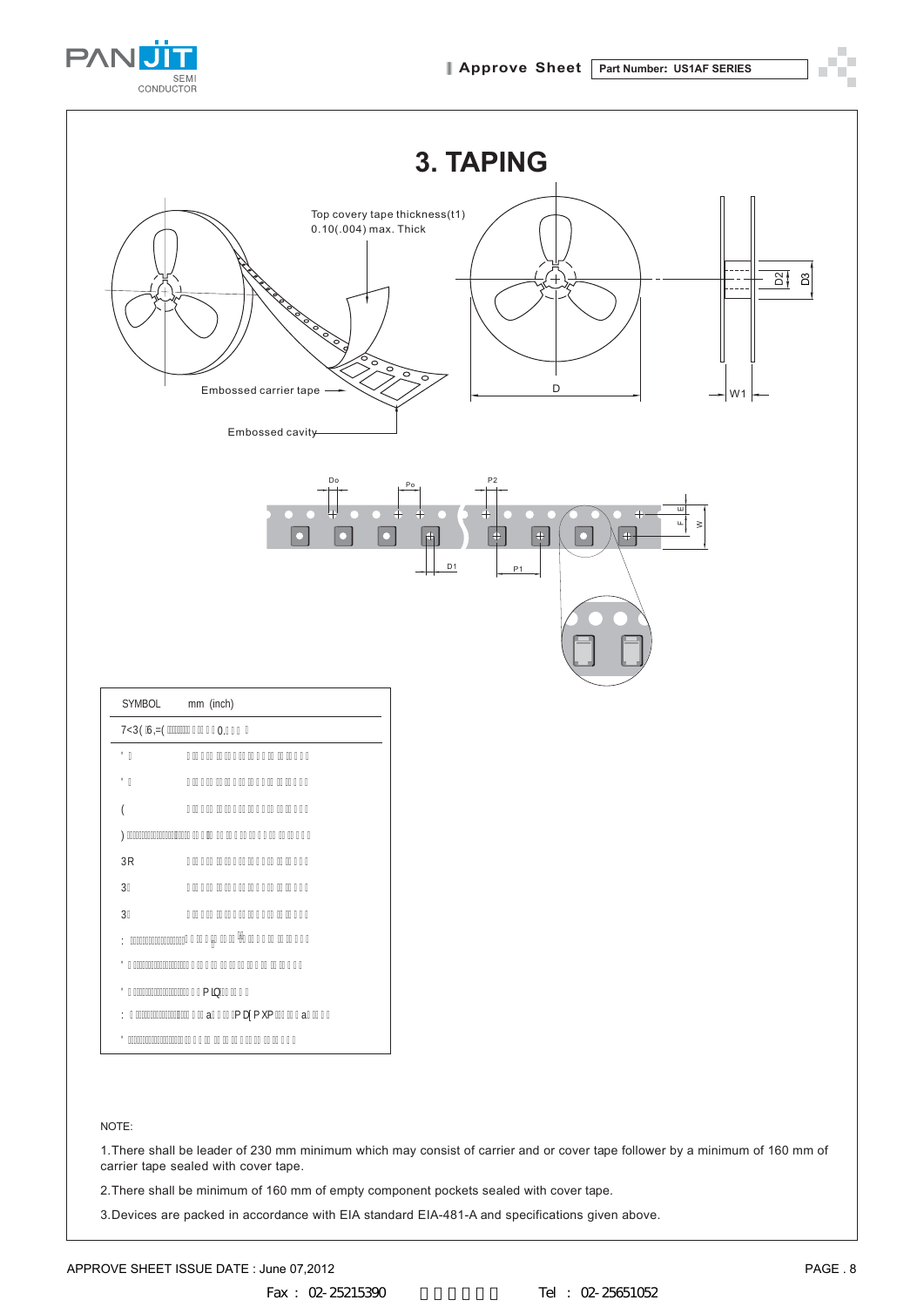

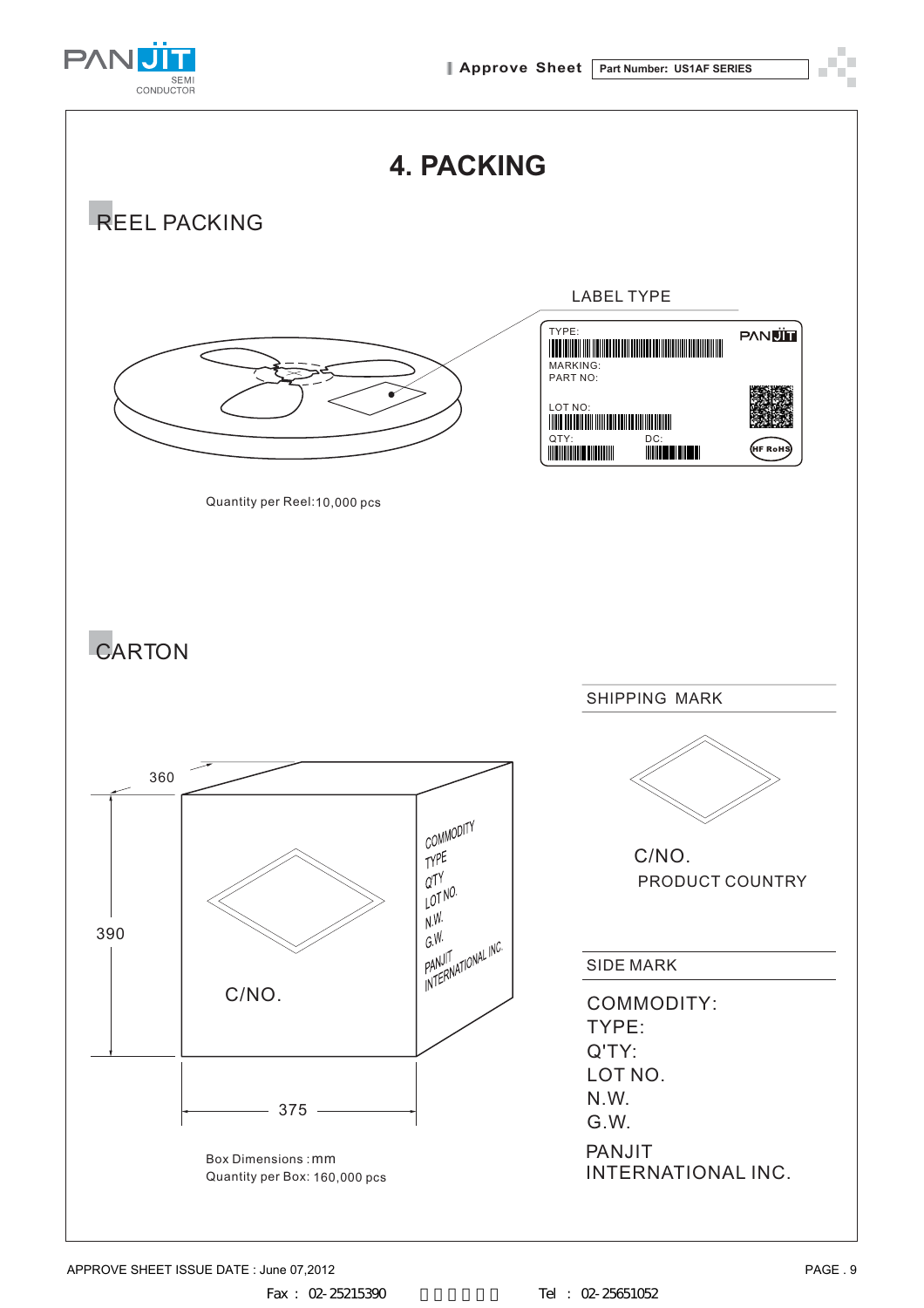



| Package           | Reel<br><b>Size</b> | Reel   | Component<br>Space      | <b>Tape</b><br>Space | Reel<br><b>Dia</b> | <b>Carton Size</b> | Carton  | Approx.<br><b>Gross Weight</b> |
|-------------------|---------------------|--------|-------------------------|----------------------|--------------------|--------------------|---------|--------------------------------|
|                   | (inch)              | (pcs)  | (m/m)                   | (m/m)                | (m/m)              | (m/m)              | (EA)    | (Kg)                           |
|                   |                     |        |                         | <b>Reel Packing</b>  |                    |                    |         |                                |
| DFN <sub>2L</sub> | $\overline{7}$      | 8,000  | $\overline{2}$          | 8                    | 178                | 390 x 270 x 400    | 640,000 | 8.6                            |
| DFN 3L            | 7                   | 8,000  | $\overline{2}$          | 8                    | 178                | 390 x 270 x 400    | 640,000 | 8.6                            |
| <b>DFN 0603</b>   | $\overline{7}$      | 10,000 | $\overline{2}$          | $8\phantom{1}$       | 178                | 390 x 270 x 400    | 800,000 | 9 <sup>°</sup>                 |
| DFN1616-8L        | 7                   | 5,000  | 4                       | 8                    | 178                | 390 x 270 x 400    | 400,000 | 10.4                           |
|                   | 13                  | 12,000 | $\overline{4}$          | 8                    | 330                | 375 x 360 x 213    | 144,000 | 7.6                            |
| SOD-123           | $\overline{7}$      | 3,000  | $\overline{4}$          | $\bf 8$              | 178                | 390 x 270 x 400    | 240,000 | 9.9                            |
|                   | 13                  | 10,000 | $\overline{4}$          | $\bf 8$              | 330                | 375 x 360 x 213    | 120,000 | 6.5                            |
| SOD-123FL         | $\overline{7}$      | 3,000  | 4                       | 8                    | 178                | 390 x 270 x 400    | 240,000 | 10.6                           |
|                   | 13                  | 10,000 | 4                       | 8                    | 330                | 375 x 360 x 213    | 120,000 | 7.2                            |
| SOD-123HE         | $\overline{7}$      | 3,000  | $\overline{4}$          | $\bf 8$              | 178                | 390 x 270 x 400    | 240,000 | 12.4                           |
|                   | 13                  | 10,000 | $\overline{4}$          | $\bf 8$              | 330                | 375 x 360 x 213    | 120,000 | 8.1                            |
| SOD-323           | $\overline{7}$      | 5,000  | 4                       | 8                    | 178                | 390 x 270 x 400    | 400,000 | 9.4                            |
|                   | 13                  | 12,000 | 4                       | 8                    | 330                | 375 x 360 x 213    | 144,000 | 5.9                            |
| SOD-323HE         | $\overline{7}$      | 5,000  | $\overline{4}$          | $\bf 8$              | 178                | 390 x 270 x 400    | 400,000 | 11.9                           |
|                   | 13                  | 12,000 | $\overline{4}$          | $\bf 8$              | 178                | 375 x 360 x 213    | 144,000 | 8.3                            |
| SOD-523           | $\overline{7}$      | 5,000  | 4                       | 8                    | 178                | 390 x 270 x 400    | 400,000 | 9.1                            |
|                   | 13                  | 12,000 | 4                       | 8                    | 330                | 375 x 360 x 213    | 144,000 | 5.4                            |
| SOD-723           | $\overline{7}$      | 8,000  | $\overline{2}$          | $\bf 8$              | 178                | 390 x 270 x 400    | 640,000 | 8.5                            |
| SOD-923           | 7                   | 8,000  | $\overline{2}$          | 8                    | 178                | 390 x 270 x 400    | 640,000 | 7.7                            |
| <b>SOT-23</b>     | $\overline{7}$      | 3,000  | $\overline{4}$          | $\,8\,$              | 178                | 390 x 270 x 400    | 240,000 | 9.8                            |
|                   | 13                  | 12,000 | $\overline{4}$          | 8                    | 330                | 375 x 360 x 213    | 144,000 | $\overline{7}$                 |
| SOT-23 (ESD)      | $\overline{7}$      | 3,000  | 4                       | 8                    | 178                | 455 x 270 x 440    | 240,000 | 9.9                            |
| <b>SOT-23 5L</b>  | $\overline{7}$      | 3,000  | $\overline{4}$          | $\bf 8$              | 178                | 390 x 270 x 400    | 240,000 | 14.5                           |
|                   | 13                  | 10,000 | $\overline{4}$          | $8\phantom{1}$       | 330                | 375 x 360 x 213    | 120,000 | 7.9                            |
| SOT-23 6L         | 7                   | 3,000  | 4                       | 8                    | 178                | 390 x 270 x 400    | 240,000 | 14.5                           |
|                   | 13                  | 10,000 | 4                       | 8                    | 330                | 375 x 360 x 213    | 120,000 | 7.9                            |
| <b>SOT-323</b>    | 7                   | 3,000  | $\overline{4}$          | 8                    | 178                | 390 x 270 x 400    | 240,000 | 7.9                            |
|                   | 13                  | 12,000 | $\overline{4}$          | $\bf 8$              | 330                | 375 x 360 x 213    | 144,000 | 6.1                            |
| SOT-323 (ESD)     | $\overline{7}$      | 3,000  | 4                       | 8                    | 178                | 455 x 270 x 440    | 240,000 | 9.4                            |
| <b>SOT-353</b>    | $\overline{7}$      | 3,000  | $\overline{4}$          | $\,8\,$              | 178                | 390 x 270 x 400    | 240,000 | 10                             |
|                   | 13                  | 10,000 | $\overline{4}$          | $\bf 8$              | 330                | 375 x 360 x 213    | 120,000 | 7.2                            |
| SOT-363           | 7                   | 3,000  | 4                       | 8                    | 178                | 390 x 270 x 400    | 240,000 | 10.2                           |
|                   | 13                  | 10,000 | $\overline{\mathbf{4}}$ | 8                    | 330                | 375 x 360 x 213    | 120,000 | 7.1                            |
| SOT-363 (ESD)     | $\overline{7}$      | 3,000  | $\overline{4}$          | $\bf 8$              | 178                | 455 x 270 x 440    | 240,000 | 10                             |
| SOT-523           | 7                   | 4,000  | 4                       | 8                    | 178                | 390 x 270 x 400    | 320,000 | 10                             |
| <b>SOT-543</b>    | $\overline{7}$      | 4,000  | $\overline{4}$          | $\bf 8$              | 178                | 390 x 270 x 400    | 320,000 | 9.4                            |
|                   | 13                  | 10,000 | $\overline{4}$          | $\bf 8$              | 330                | 375 x 360 x 213    | 120,000 | 5.2                            |
| SOT-553           | 7                   | 4,000  | 4                       | 8                    | 178                | 390 x 270 x 400    | 320,000 | 9.4                            |
|                   | 13                  | 10,000 | 4                       | 8                    | 330                | 375 x 360 x 213    | 120,000 | 5.2                            |
| <b>SOT-563</b>    | $\overline{7}$      | 4,000  | $\overline{4}$          | $\bf 8$              | 178                | 390 x 270 x 400    | 320,000 | 9.4                            |
|                   | 13                  | 10,000 | $\overline{4}$          | $\bf 8$              | 330                | 375 x 360 x 213    | 120,000 | 5.2                            |

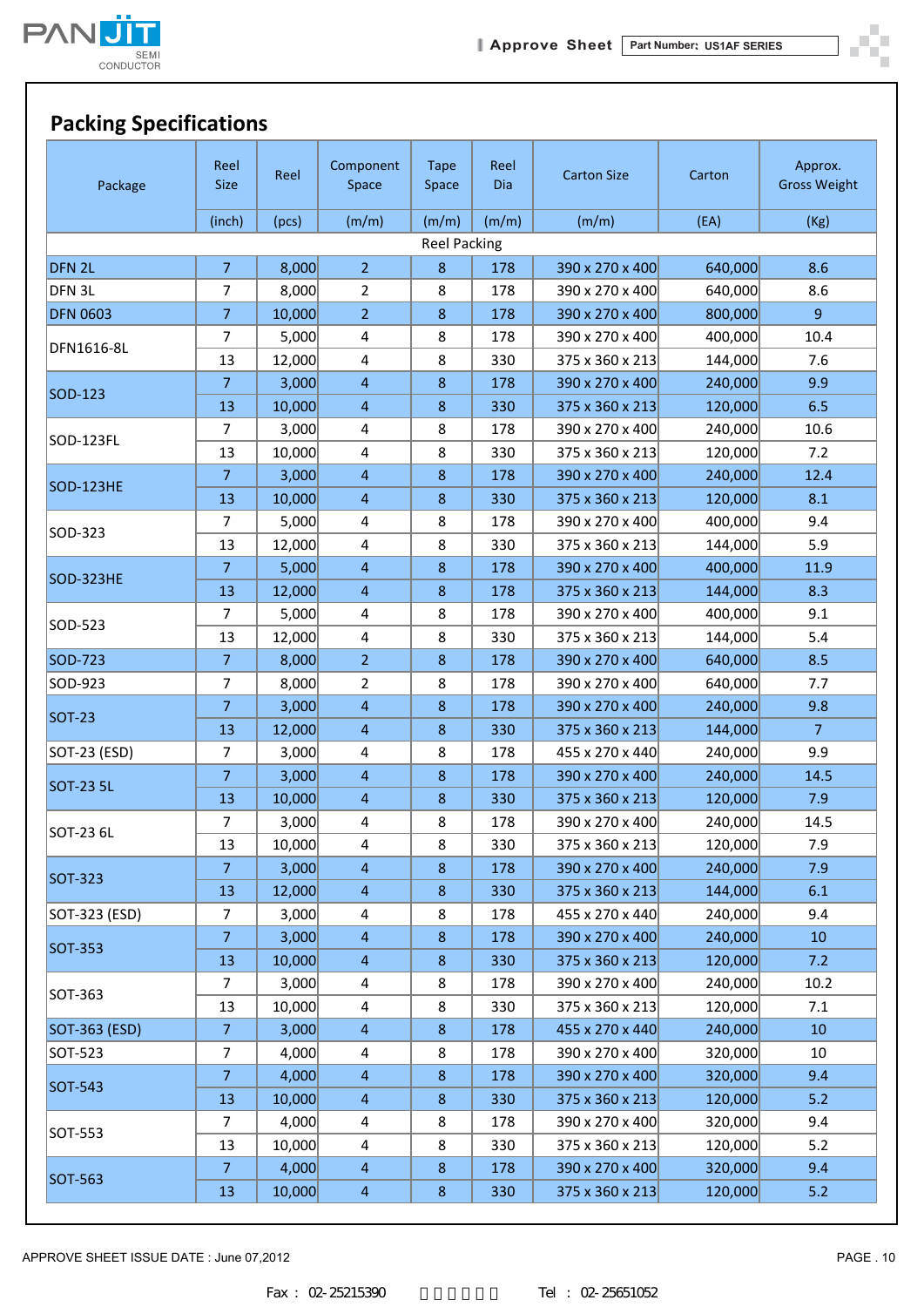



ð. шú

### **Packing Specifications**

| Package                   | Reel<br><b>Size</b> | Reel   | Component<br>Space | <b>Tape</b><br>Space     | Reel<br><b>Dia</b> | <b>Carton Size</b> | Carton  | Approx.<br><b>Gross Weight</b> |
|---------------------------|---------------------|--------|--------------------|--------------------------|--------------------|--------------------|---------|--------------------------------|
|                           | (inch)              | (pcs)  | (m/m)              | (m/m)                    | (m/m)              | (m/m)              | (EA)    | (Kg)                           |
|                           |                     |        |                    | <b>Reel Packing</b>      |                    |                    |         |                                |
| A-405                     | 13                  | 5,000  | 5                  | 52                       | 330                | 340 x 340 x 410    | 25,000  | 7.79                           |
| DO-15                     | 13                  | 4,000  | 5                  | 52                       | 330                | 340 x 340 x 410    | 20,000  | 11.4                           |
| DO-201AD                  | 13                  | 1,250  | $10\,$             | 52                       | 330                | 340 x 340 x 410    | 6,250   | 9.2                            |
| <b>DO-201AE</b>           | 13                  | 1,250  | $10\,$             | 52                       | 330                | 340 x 340 x 410    | 6,250   | 9.2                            |
| DO-34                     | 15                  | 10,000 | 5                  | 52                       | 360                | 360 x 360 x 395    | 50,000  | 10.1                           |
| DO-35                     | 15                  | 10,000 | 5                  | 52                       | 360                | 360 x 360 x 395    | 50,000  | 11.2                           |
| DO-41                     | 13                  | 5,000  | 5                  | 52                       | 330                | 340 x 340 x 410    | 25,000  | $11.1\,$                       |
| <b>DO-41G</b>             | 15                  | 5,000  | 5                  | 52                       | 360                | 360 x 360 x 395    | 25,000  | 10.9                           |
| MDI                       | 13                  | 3,000  | 8                  | 12                       | 330                | 375 x 360 x 390    | 48,000  | 14.7                           |
|                           | $\overline{7}$      | 1,500  | $\overline{4}$     |                          | 178                | 385 x 380 x 260    | 84,000  | 18.3                           |
| MELF/DL-41                | 13                  | 5,000  | $\overline{4}$     | $\blacksquare$           | 330                | 360 x 360 x 395    | 100,000 | 23.5                           |
|                           | 7                   | 2,500  | 4                  |                          | 178                | 385 x 380 x 260    | 200,000 | 9.3                            |
| MICRO-MELF                | 13                  | 10,000 | 4                  | $\overline{\phantom{a}}$ | 330                | 360 x 360 x 395    | 200,000 | 11.5                           |
|                           | $\overline{7}$      | 2,500  | $\overline{4}$     |                          | 178                | 385 x 380 x 260    | 200,000 | 12.7                           |
| MINI-MELF/LL-34           | 13                  | 10,000 | $\overline{4}$     | ÷                        | 330                | 360 x 360 x 395    | 200,000 | 14.6                           |
|                           | 7                   | 1,000  | 8                  | 12                       | 178                | 390 x 240 x 420    | 40,000  | 9.5                            |
| MICRO DIP/TDI             | 13                  | 4,000  | 8                  | 12                       | 330                | 375 x 360 x 390    | 64,000  | 17                             |
| P-600                     | 13                  | 800    | 10                 | 52                       | 330                | 340 x 340 x 410    | 4,000   | 9.9                            |
|                           | 13                  | 10,000 | 4                  | $\overline{\phantom{0}}$ | 330                | 360 x 360 x 395    | 200,000 | 14.9                           |
| QUADRO-MELF               | $\overline{7}$      | 2,500  | 4                  | $\overline{\phantom{a}}$ | 178                | 385 x 380 x 260    | 200,000 | 13.3                           |
| $R-1$                     | 13                  | 5,000  | 5                  | 52                       | 330                | 340 x 340 x 410    | 25,000  | 7.8                            |
| <b>SDIP</b>               | 13                  | 1,500  | 12                 | 16                       | 330                | 375 x 360 x 390    | 21,000  | 14.3                           |
|                           | $\overline{7}$      | 1,800  | $\overline{4}$     | 12                       | 178                | 390 x 240 x 420    | 100,800 | 13                             |
| SMA(W)                    | 13                  | 7,500  | $\overline{4}$     | 12                       | 330                | 355 x 355 x 400    | 150,000 | 20.4                           |
|                           | 7                   | 1,800  | 4                  | 12                       | 178                | 390 x 240 x 420    | 72,000  | 10                             |
| SMA/DO-214AC              | 13                  | 7,500  | 4                  | 12                       | 330                | 375 x 360 x 390    | 120,000 | 17.4                           |
|                           | 7                   | 3,000  | $\overline{4}$     | 12                       | 178                | 390 x 240 x 420    | 120,000 | 10.9                           |
| <b>SMAF</b>               | 13                  | 10,000 | $\overline{4}$     | 12                       | 330                | 375 x 360 x 390    | 160,000 | 17.1                           |
| SMBF                      | 13                  | 5,000  | 8                  | 12                       | 330                | 375 x 360 x 390    | 80,000  | 15.6                           |
|                           | $\overline{7}$      | 500    | 8                  | 12                       | 178                | 390 x 240 x 420    | 20,000  | 6.5                            |
| SMB/DO-214AA              | 13                  | 3,000  | $\bf 8$            | 12                       | 330                | 375 x 360 x 390    | 48,000  | 13.2                           |
|                           | $\overline{7}$      | 500    | 8                  | 16                       | 178                | 390 x 240 x 420    | 15,000  | 8.4                            |
| SMC/DO-214AB              | 13                  | 3,000  | 8                  | 16                       | 330                | 375 x 360 x 390    | 42,000  | 18                             |
| TO-252/DPAK               | 13                  | 3,000  | $\bf 8$            | 16                       | 330                | 375 x 360 x 390    | 42,000  | 18.8                           |
| TO-263/D <sup>2</sup> PAK | 13                  | 800    | 16                 | 24                       | 330                | 375 x 360 x 390    | 6,400   | 14.5                           |
| TO-277                    | 13                  | 5,000  | 8                  | 12                       | 330                | 375 x 360 x 390    | 80,000  | 20.6                           |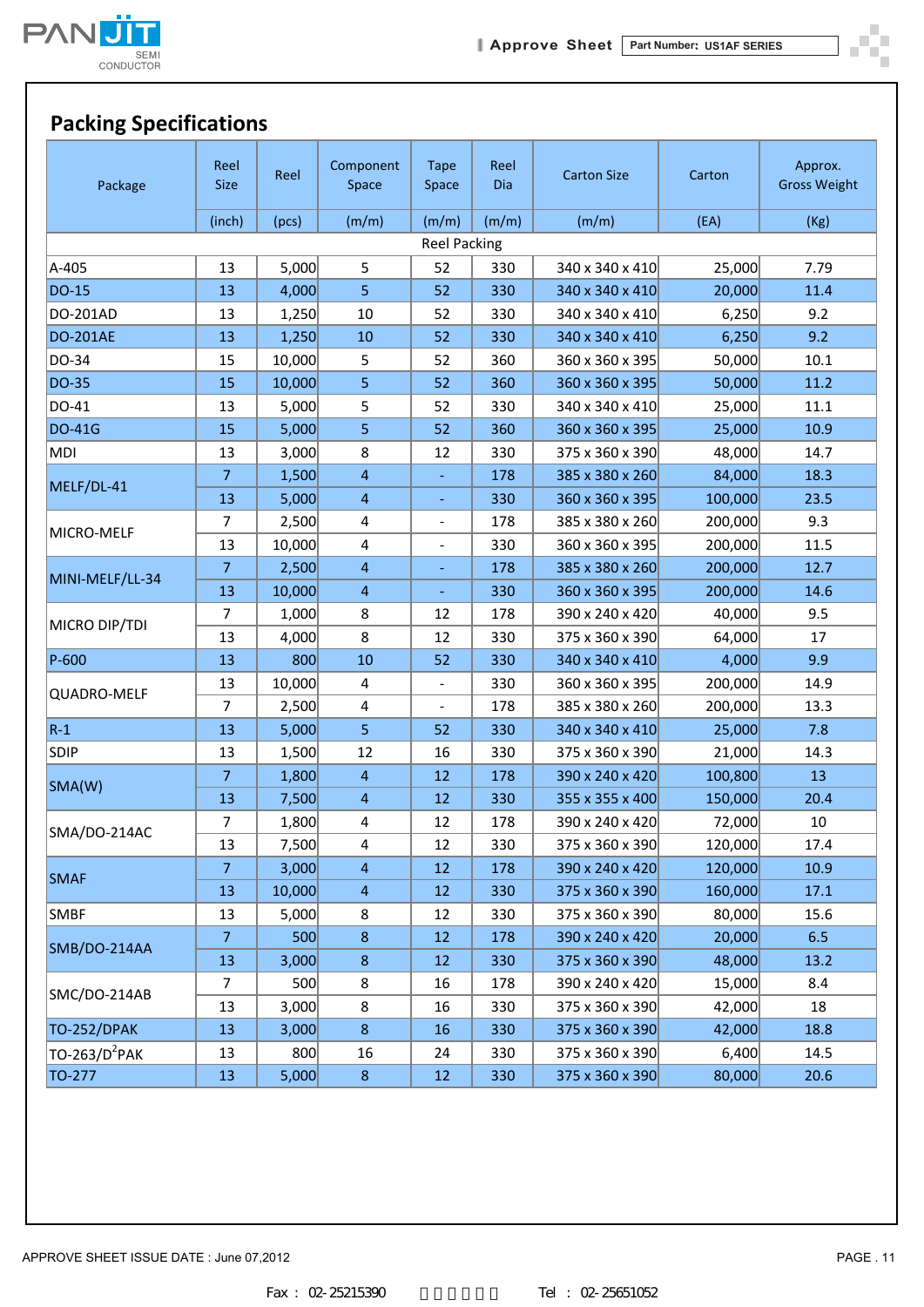

ð. шú



| Package         | <b>Inner Box Size</b> | <b>Box</b>          | <b>Carton Size</b> | Carton  | Appox.<br><b>Gross Weight</b> |
|-----------------|-----------------------|---------------------|--------------------|---------|-------------------------------|
|                 | (m/m)                 | (EA)                | (m/m)              | (EA)    | (Kg)                          |
|                 |                       | <b>Bulk Packing</b> |                    |         |                               |
| A-405           | 198 x 84 x 20         | 1,000               | 459 x 214 x 256    | 50,000  | 12.7                          |
| DO-15           | 200 x 85 x 25         | 1,000               | 459 x 214 x 256    | 40,000  | 20.7                          |
| <b>DO-201AD</b> | 200 x 85 x 40         | 500                 | 459 x 214 x 256    | 12,500  | 16                            |
| DO-201AE        | 200 x 85 x 40         | 500                 | 495 x 214 x 256    | 12,500  | 16                            |
| DO-34           | 240 x 100 x 90        | 2,000               | 406 x 335 x 257    | 120,000 | 14.5                          |
| DO-35           | 240 x 100 x 90        | 2,000               | 406 x 335 x 257    | 120,000 | 17.1                          |
| <b>DO-41</b>    | 198 x 84 x 20         | 1,000               | 459 x 214 x 256    | 50,000  | 19.3                          |
| DO-41G          | 240 x 100 x 90        | 1,000               | 406 x 335 x 257    | 60,000  | 18.5                          |
| <b>DIP</b>      |                       |                     | 459 x 214 x 256    | 12,000  | 6.5                           |
| <b>SDIP</b>     |                       |                     | 459 x 214 x 256    | 24,000  | 15.7                          |
| $R-1$           | 198 x 84 x 20         | 1,000               | 459 x 214 x 256    | 50,000  | 12.7                          |
| P-600           | 208 x 90 x 83         | 500                 | 459 x 214 x 256    | 5,000   | 11.3                          |
| <b>ITO-220</b>  | 540 x 145 x 85        | 2,000               | 555 x 306 x 200    | 8,000   | 20.5                          |
| TO-220          | 540 x 145 x 85        | 2,000               | 555 x 306 x 200    | 8,000   | 22.9                          |
| TO-251AB/DPAK   | 555 x 145 x 95        | 8,400               | 572 x 306 x 218    | 33,600  | 22                            |
| TO-3P/TO-247AD  |                       | -                   | 530 x 243 x 100    | 1,500   | 13.9                          |
| TO-3PS/TO-247S  |                       |                     | 511 x 243 x 107    | 1,500   | 12.2                          |

| Package         | <b>Inner Box Size</b>     | Ammo  | Component<br>Space | Tape<br>Space | <b>Carton Size</b> | Carton  | Appox.<br><b>Gross Weight</b> |  |
|-----------------|---------------------------|-------|--------------------|---------------|--------------------|---------|-------------------------------|--|
|                 | (m/m)                     | (pcs) | (m/m)              | (m/m)         | (m/m)              | (EA)    | (Kg)                          |  |
|                 | <b>Ammunition Packing</b> |       |                    |               |                    |         |                               |  |
| A-405           | 255 x 47 x 150            | 5,000 | 5.                 | 26            | 339 x 276 x 330    | 60,000  | 12.4                          |  |
| A-405           | 255 x 75 x 150            | 5,000 | 5                  | 52            | 339 x 276 x 330    | 40,000  | 16                            |  |
| DO-15           | 255 x 75 x 150            | 3,000 | 5                  | 52            | 339 x 276 x 330    | 24,000  | 13.3                          |  |
| <b>DO-201AD</b> | 255 x 47 x 122            | 1,250 | 10                 | 52            | 339 x 276 x 330    | 10,000  | 13.4                          |  |
| <b>DO-201AE</b> | 255 x 47 x 122            | 1,250 | 10                 | 52            | 339 x 276 x 330    | 10,000  | 13.4                          |  |
| DO-34           | 248 x 80 x 48             | 5,000 | 5                  | 26            | 406 x 335 x 257    | 150,000 | 14.5                          |  |
| DO-34           | 248 x 80 x 75             | 5,000 | 5                  | 52            | 406 x 335 x 257    | 100,000 | 12.7                          |  |
| DO-35           | 248 x 80 x 48             | 5,000 | 5                  | 26            | 406 x 335 x 257    | 150,000 | 16.7                          |  |
| DO-35           | 248 x 80 x 75             | 5,000 | 5                  | 52            | 406 x 335 x 257    | 100,000 | 15.2                          |  |
| DO-41           | 255 x 75 x 150            | 5,000 | 5                  | 52            | 339 x 276 x 330    | 40,000  | 15.9                          |  |
| <b>DO-41G</b>   | 248 x 80 x 48             | 2,500 | 5                  | 26            | 406 x 335 x 257    | 75,000  | 17.1                          |  |
| <b>DO-41G</b>   | 248 x 80 x 75             | 2,500 | 5                  | 52            | 406 x 335 x 257    | 50,000  | 15.6                          |  |
| P-600           | 255 x 47 x 122            | 400   | 10                 | 52            | 339 x 276 x 330    | 3,200   | 8.1                           |  |
| $R-1$           | 255 x 47 x 73             | 3,000 | 5                  | 26            | 310 x 268 x 170    | 36,000  | 6.3                           |  |
| $ R-1 $         | $255 \times 73 \times 73$ | 3,000 | 5                  | 52            | 310 x 268 x 170    | 24,000  | 6.3                           |  |
| $R-1$           | 255 x 73 x 122            | 5,000 | 5                  | 52            | 339 x 276 x 274    | 40,000  | 10.3                          |  |